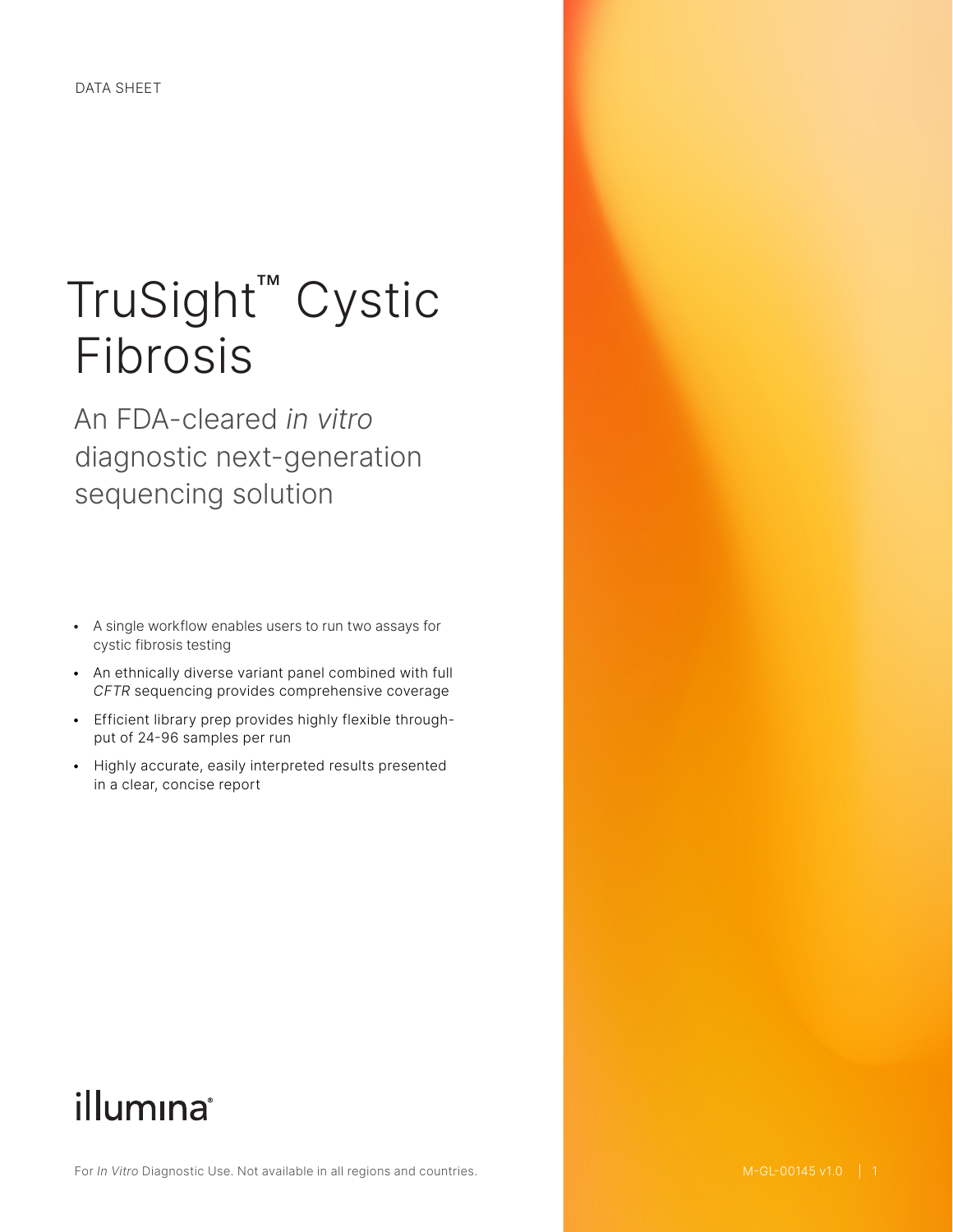## Introduction

Cystic fibrosis (CF) affects approximately 70,000 children and adults worldwide.<sup>1</sup> The disease appears when an individual inherits two disease causing variants in trans of the cystic fibrosis transmembrane receptor (*CFTR*) gene. Millions of people carry a single mutated gene and do not exhibit any symptoms. Many of these people, known as carriers, are unaware of their mutation and their risk for passing the gene for CF to their children. In the United States alone, the carrier frequency is estimated to be 3% of the population.<sup>2</sup>

CF affects a diverse population, with the highest recognized incidence observed in individuals of Caucasian descent.3 Early diagnosis and treatment of CF can improve both survival and quality of life.4 However, current CF testing methods focus on *CFTR* variants most commonly found in Caucasians, potentially missing CF causative variants in other demographics that may have clinical relevance. As a result, families may endure long periods of additional genetic testing and patients may experience a delay in receiving needed treatment.

To address these challenges, Illumina offered the the MiSeq™Dx Cystic Fibrosis 139-Variant Assay and the MiSeqDx Cystic Fibrosis Clinical Sequencing Assay. These assays were the first Food and Drug Administration (FDA) cleared next-generation sequencing (NGS)-based in vitro diagnostic (IVD) tests for cystic fibrosis. These preexisting assays have been consolidated into a single NGS solution for cystic fibrosis testing: TruSight Cystic Fibrosis (Figure 1).

# TruSight Cystic Fibrosis consolidates existing CF assays

TruSight Cystic Fibrosis combines the MiSeqDx Cystic Fibrosis 139-Variant Assay and MiSeqDx Cystic Fibrosis Clinical Sequencing Assay into a single kit to increase versatility and sample throughput with updated sequencing reagents while maintaining the same workflow, product specifications, and performance as the original assays. As part of the integration into TruSight Cystic Fibrosis, the assay names have been changed to the TruSight Cystic Fibrosis 139-Variant Assay and the TruSight Cystic Fibrosis Clinical Sequencing Assay.



Figure 1: TruSight Cystic Fibrosis—TruSight Cystic Fibrosis combines preexisting assays into a single kit to increase versatility and sample throughput.

### Integrated workflow

TruSight Cystic Fibrosis integrates both assays into a single CF testing workflow [\(Figure 2](https://pubmed.ncbi.nlm.nih.gov/16449502/)). Customers choose which assay to perform at the beginning of the test by selecting the appropriate analysis module in Local Run Manager (LRM). Users then prepare sample libraries, load them on to the MiSeqDx instrument for sequencing, and analyze the data with the appropriate software.

To help determine which assay may be best suited to testing objectives, users should consider the following:

- TruSight Cystic Fibrosis 139-Variant Assay—accurately detects 139 clinically relevant *CFTR* variants5 (Table 1).
- TruSight Cystic Fibrosis Clinical Sequencing Assay sequences all protein coding regions and intron/exon boundaries (Figure 3), providing a comprehensive view of the *CFTR* gene.

For more information, see the Intended Use Statements or read the [package](https://support.illumina.com//downloads/cystic-fibrosis-139-variant-assay-physician-insert-15052172.html) insert.

#### Optimized kit configuration

TruSight Cystic Fibrosis maintains the same workflow, same product specifications, and same data and performance quality as the MiSeqDx Cystic Fibrosis 139-Variant and MiSeqDx Cystic Fibrosis Clinical Sequencing Assays. TruSight Cystic Fibrosis offers a modular configuration with library prep reagents and sequencing reagents sold separately to provide greater flexibility with component ordering. Also, TruSight Cystic Fibrosis uses the MiSeqDx Reagent Kit v3, which features improved sequencing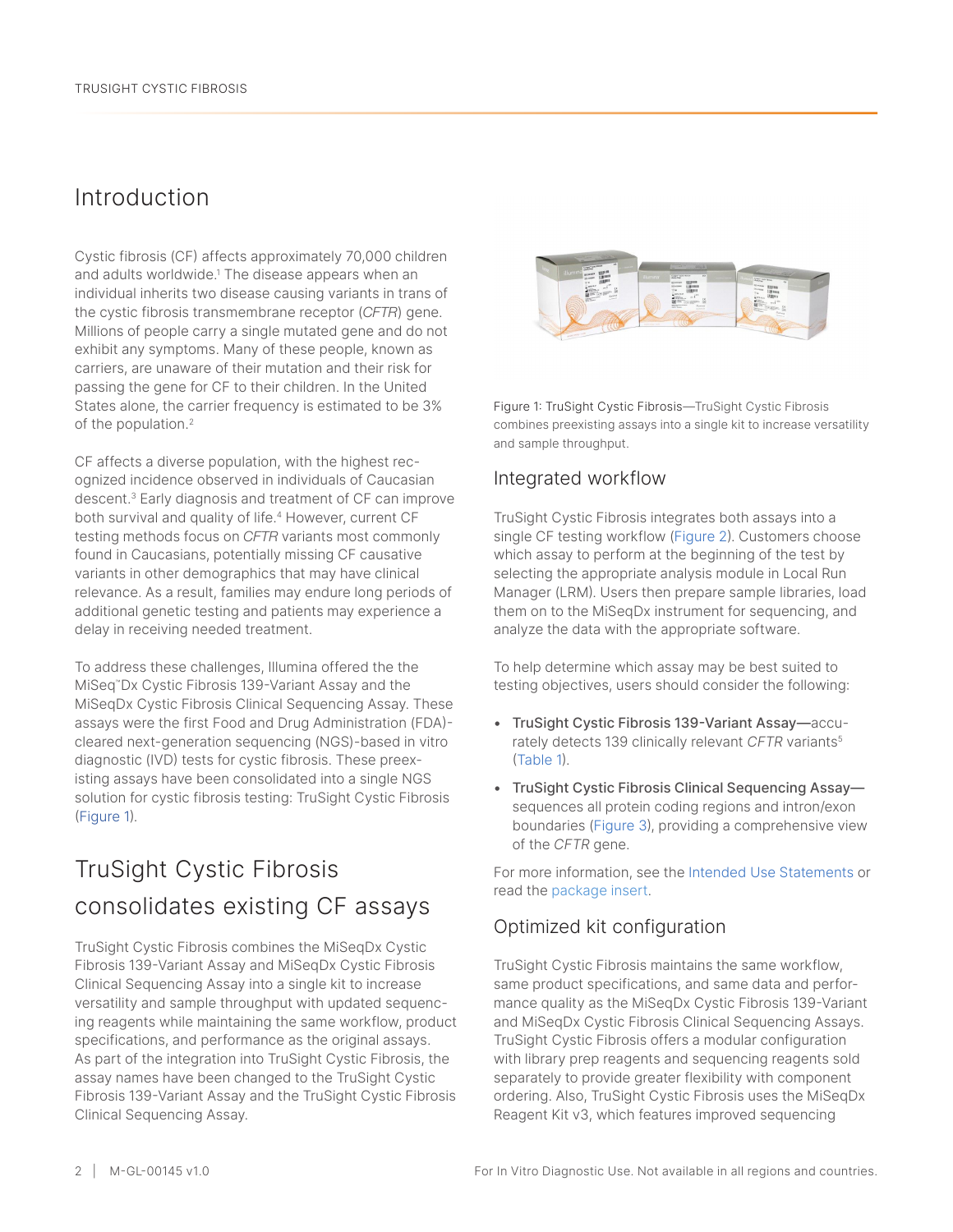

Figure 2: TruSight Cystic Fibrosis workflow—TruSight Cystic Fibrosis offers a streamlined, integrated workflow that includes library prep, sequencing, and data analysis and reporting for the TruSight Cystic Fibrosis 139-Variant and Clinical Sequencing Assays. \*Library prep time depends on sample throughput and may vary.

by synthesis (SBS) chemistry, resulting in higher cluster densities and read lengths, and provides higher sample throughputs. The TruSight Cystic Fibrosis kit provides flexibility with the same kit able to be used four times to process 24 samples per run, or one time to process 96 samples in a single run. All reagents are packaged in a convenient ready-to-use format, minimizing hands-on time and increasing uniformity in all tests.

#### Table 1: TruSight Cystic Fibrosis 139-Variant Assay offers a panel of clinically relevant *CFTR* variants

| Mutations in the ACMG-23 list for CF screening |                 |              |  |  |
|------------------------------------------------|-----------------|--------------|--|--|
| R347P                                          | $1717 - 1G > A$ | 3849+10kbC>T |  |  |
| G85E                                           | G542X           | W1282X       |  |  |
| <b>R117H</b>                                   | G551D           | 711+1G>T     |  |  |
| 621+1G>T                                       | R553X           | R560T        |  |  |
| R334W                                          | $2184$ del $A$  | 1898+1G>A    |  |  |
| A455E                                          | 2789+5G>A       | N1303K       |  |  |
| 1507del                                        | $3120 + 1G > A$ | R1162X       |  |  |
| F508del                                        | 3659delC        |              |  |  |

Only a subset of variants included in the assay are listed. To view the full list of variants in the TruSight Cystic Fibrosis 139-Variant Assay, visit [www.illumina.com/](http://www.illumina.com/TruSightCysticFibrosis) [TruSightCysticFibrosis](http://www.illumina.com/TruSightCysticFibrosis).



Figure 3: *CFTR* regions sequenced with the TruSight Cystic Fibrosis Clinical Sequencing Assay—*CFTR* regions sequenced by the assay include protein coding regions across all exons, intron/exon boundaries, ~100 nt of flanking sequence at the 5' and 3' UTRs, two deep intronic mutations (1811+1.6kbA>G, 3489+10kbC>T), two large deletions (CFTRdele2,3, CFTRdele22,23) and the PolyTG/PolyT region.

### Efficient library prep increases throughput

Library preparation begins with 250 ng genomic DNA (gDNA) isolated from a blood sample. The DNA is mixed with an oligonucleotide pool of probes. Each probe includes sequence designed to capture the designated variant and an adapter sequence used in a subsequent amplification reaction. The probes hybridize to the DNA, one upstream and one downstream of specific *CFTR* variants (Figure 4). A proprietary extension–ligation reaction extends across the region of interest, followed by ligation, to unite the two probes. This reaction creates a template strand, giving the assay excellent specificity (Table 2).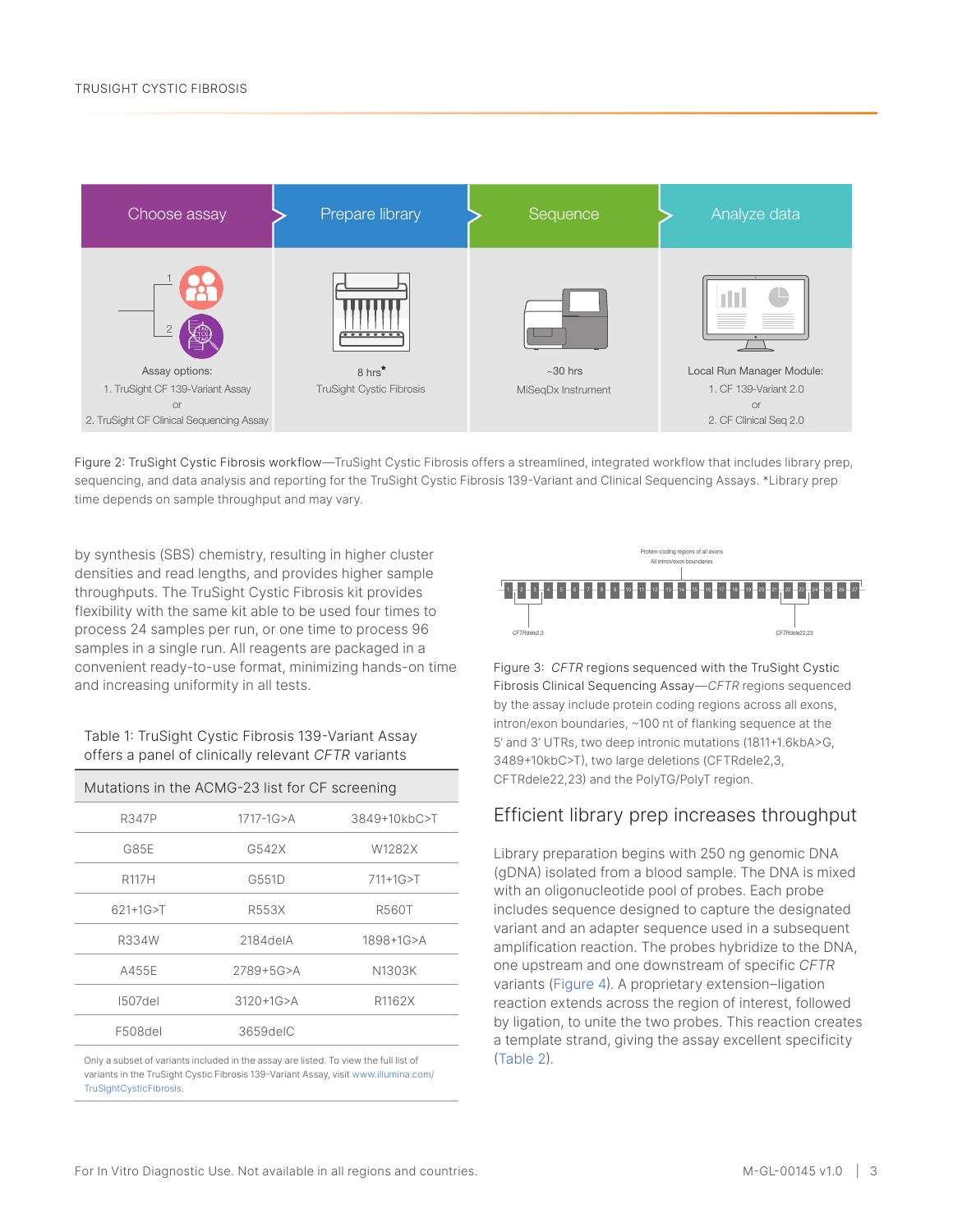

Figure 4: TruSight Cystic Fibrosis chemistry—TruSight Cystic Fibrosis enables multiplexing of up to 96 samples in a single run. Both the TruSight Cystic Fibrosis 139-Variant Assay and the TruSight Cystic Fibrosis Clinical Sequencing Assay use the same chemistry to produce high-quality sequencing libraries.

To increase the number of samples analyzed in a single sequencing run, individual libraries are "tagged" with a unique identifier, or index. These unique sample-specific indexes are added to each extension–ligation template in a PCR amplification step. The final reaction product contains the *CFTR* variants with the necessary sequencing adapters and indexes for sequencing on the MiSeqDx instrument. An automated four-read sequencing strategy identifies each tagged sample for individual downstream analysis. Using this approach, sample identification is highly accurate, maintaining the high integrity of the assay. For TruSight Cystic Fibrosis, 24–96 samples can be pooled and run on a MiSeqDx v3 flow cell for either the TruSight Cystic Fibrosis 139-Variant Assay or the Clinical Sequencing Assay in a single sequencing run.

# Highly accurate, easily interpreted results

Results from TruSight Cystic Fibrosis are presented in an easy-to-read fashion that a board-certified molecular geneticist or equivalent can readily interpret. Both assay reports include assay name, sampleID, variant identification, genotypes, and call rate for each sample (≥ 99% of positions must be called for a sample to be considered valid). The TruSight Cystic Fibrosis Clinical Sequencing Assay also provides variant type, allelic frequency, genomic coordinate, and sequencing depth for each identified variant. In addition to reports generated by Local Run Manager software, users have access to raw data files for convenient storage.

#### Table 2: TruSight Cystic Fibrosis performance

| TruSight Cystic Fibrosis 139-Variant Assay         |                 |                 |                 |  |
|----------------------------------------------------|-----------------|-----------------|-----------------|--|
| Characteristic                                     | PA <sup>a</sup> | NA <sup>b</sup> | OA <sup>c</sup> |  |
| Accuracy                                           | 100%            | > 99.99%        | $>99.99\%$      |  |
| Reproducibility                                    | 99.77%          | 99.88%          | 99.88%          |  |
| TruSight Cystic Fibrosis Clinical Sequencing Assay |                 |                 |                 |  |
| Characteristic                                     | PA <sup>a</sup> | NA <sup>b</sup> | OA <sup>c</sup> |  |
| Accuracy                                           | 99.66%          | $>99.99\%$      | $>99.99\%$      |  |
| Reproducibility                                    | 99.22%          | 99.70%          | 99.70%          |  |

a. Positive Agreement (PA) is the number of samples with agreeing variant calls divided by the total number of samples with that variant as identified by the reference method.

b. Negative Agreement (NA) calculated across all wild-type (WT) positions by dividing the number of concordant WT positions by the total number of WT positions as defined by the reference methods.

c. Overall Agreement (OA) calculated across all reported positions by dividing the number of concordant wild-type and variant positions by the total number of reported positions as determined by the reference methods.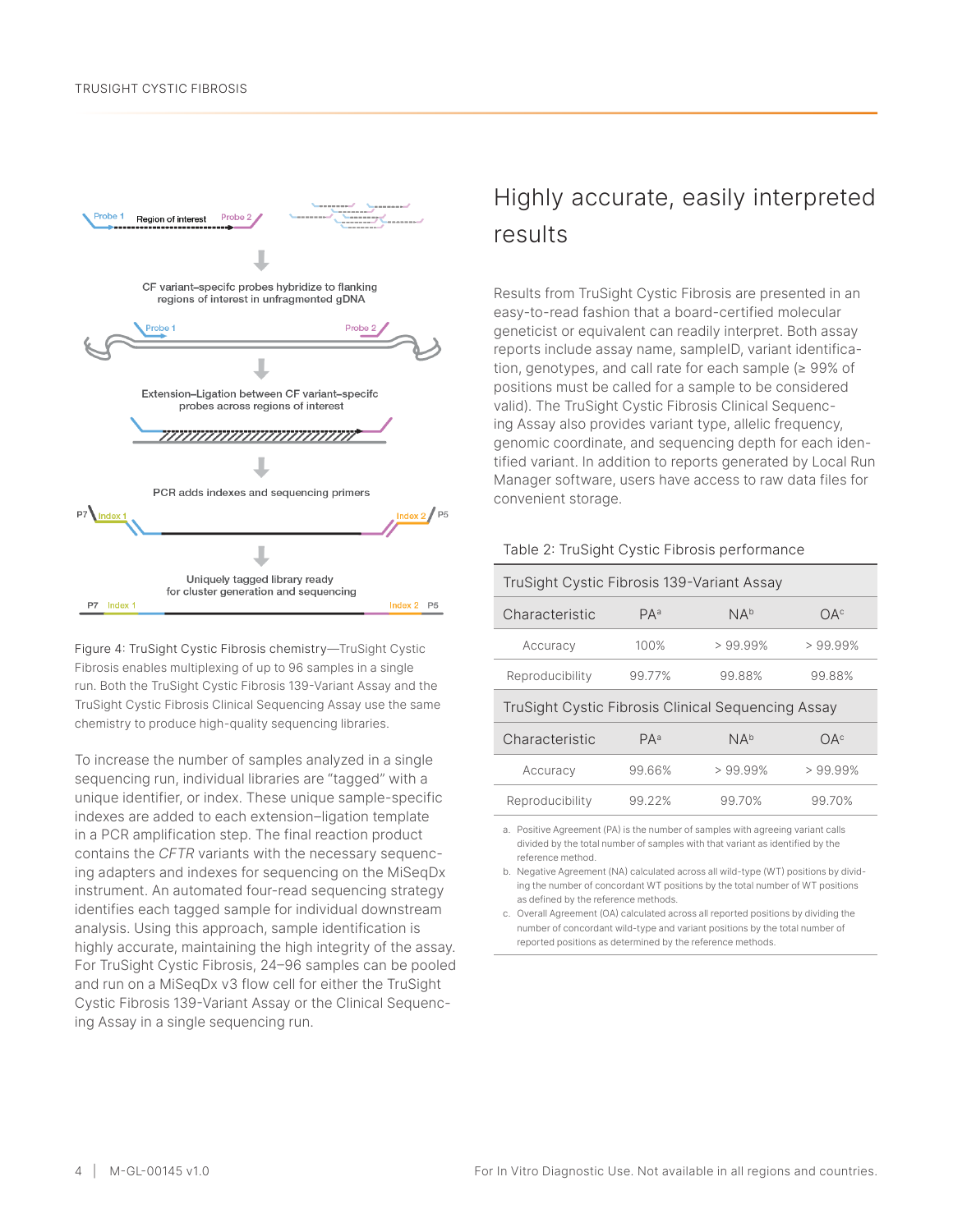## Summary

TruSight Cystic Fibrosis offers a new kit configuration that combines the TruSight Cystic Fibrosis 139-Variant Assay and the TruSight Cystic Fibrosis Clinical Sequencing Assay (formerly MiSeqDx CF Assays) into a single solution. TruSight Cystic Fibrosis maintains the same workflow, same product specifications, and same data and performance quality as the MiSeqDx Cystic Fibrosis139-Variant and Clinical Sequencing Assays. The TruSight Cystic Fibrosis 139-Variant Assay combines an expanded panel of 139 variants with advanced NGS technology. The assay provides accurate results for an ethnically diverse population and improves detection of couples at risk of having an affected child. For deeper insights into CF, the TruSight Cystic Fibrosis Clinical Sequencing Assay enables sequencing of the *CFTR* gene to provide a comprehensive genetic view not available using standard molecular genotyping panels. The additional data eliminates demographic bias and enables accurate detection of two large deletions, two deep intronic mutations, and inde in homopolymeric regions. TruSight Cystic Fibrosis provides an integrated solution for CF testing that empowers clinicians to screen for known variants before interrogating the *CFTR* gene for novel mutations.

## Learn more

To learn more about TruSight Cystic Fibrosis, visit [illumina.](http://www.illumina.com/TruSightCysticFibrosis) [com/TruSightCysticFibrosis](http://www.illumina.com/TruSightCysticFibrosis)

#### Ordering information

| Product                         | Catalog no. |
|---------------------------------|-------------|
| <b>TruSight Cystic Fibrosis</b> | 20036925    |
| MiSegDx instrument              | DX-410-1001 |
| MiSegDx Reagent Kit v3          | 20037124    |

#### Flexible NGS platform for IVD testing

In addition, a growing portfolio of FDA-cleared and FDA-approved IVD assays are available for use on the MiSeqDx instrument, in addition to TruSight Cystic Fibrosis:

- [TruSeq™ Custom Amplicon Kit Dx—](https://www.illumina.com/products/by-type/ivd-products/truseq-custom-amplicon-dx.html)A validated, FDA-regulated and CE-IVD–marked kit enabling clinical laboratories to design custom NGS assays.
- [Praxis™ Extended RAS Panel](https://www.illumina.com/products/by-type/ivd-products/extended-ras-panel.html)—The first FDA-approved NGS in vitro diagnostic for evaluating RAS mutations in colorectal cancer to determine patient eligibility for treatment with Vectibix.

# References

- 1. Cystic Fibrosis Foundation. [www.cff.org/What-is-CF/](https://www.cff.org/What-is-CF/About-Cystic-Fibrosis/) [About-Cystic-Fibrosis/](https://www.cff.org/What-is-CF/About-Cystic-Fibrosis/). Accessed November 10, 2019.
- 2. Strom CM, Crossley B, Buller-Buerkle A, et al. [Cystic fibrosis](https://www.ncbi.nlm.nih.gov/pubmed/21068670)  [testing 8 years on: lessons learned from carrier screening and](https://www.ncbi.nlm.nih.gov/pubmed/21068670)  [sequencign analysis](https://www.ncbi.nlm.nih.gov/pubmed/21068670). Genet Med. 2011;13(2):166–172.
- 3. Mirtajani SB, Farnia P, Hassanzad M, et al. [Geographical dis](http://www.bmbtrj.org/article.asp?issn=2588-9834;year=2017;volume=1;issue=2;spage=105;epage=112;aulast=Mirtajani)[tribution of cystic fibrosis; the past 70 years of data analysis](http://www.bmbtrj.org/article.asp?issn=2588-9834;year=2017;volume=1;issue=2;spage=105;epage=112;aulast=Mirtajani). Biomed and Biotech Res J. 2017;1(2):105–112.
- 4. Rock MJ, Levy H, Zaleski C, Farrell PM. [Factors accounting for](https://www.ncbi.nlm.nih.gov/pmc/articles/PMC4469987/)  [a missed diagnosis after newborn screening](https://www.ncbi.nlm.nih.gov/pmc/articles/PMC4469987/). Pediatr Pulmonol. 2011;46(12):1166–1174.
- 5. Clinical and Functional Translation of CFTR. [www.cftr2.org](https://www.cftr2.org/). Accessed November 10, 2019.
- 6. Sosnay PR, Siklosi KR, Van Goor F, et al. [Defining the disease li](https://www.ncbi.nlm.nih.gov/pubmed/23974870)[ability of variants in the cystic fibrosis transmembrane conduc](https://www.ncbi.nlm.nih.gov/pubmed/23974870)[tance regulator gene](https://www.ncbi.nlm.nih.gov/pubmed/23974870). Nat Genet. 2013;45:1160–1167.
- 7. Watson MS, Cutting GR, Desnick RJ, et al. [Cystic fibrosis pop](https://www.ncbi.nlm.nih.gov/pubmed/15371902)[ulation carrier screening: 2004 revision of American College of](https://www.ncbi.nlm.nih.gov/pubmed/15371902)  [Medical Genetics mutation panel.](https://www.ncbi.nlm.nih.gov/pubmed/15371902) Genet Med 2004;6(5):387– 391.
- 8. American College of Obstetricians and Gynecologists Committee on Genetics. [ACOG Committee Opinion No. 486:](https://www.ncbi.nlm.nih.gov/pubmed/21422883)  [Update on carrier screening for cystic fibrosis](https://www.ncbi.nlm.nih.gov/pubmed/21422883). *Obstet Gynecol*. 2011;117(4):1028-1031.